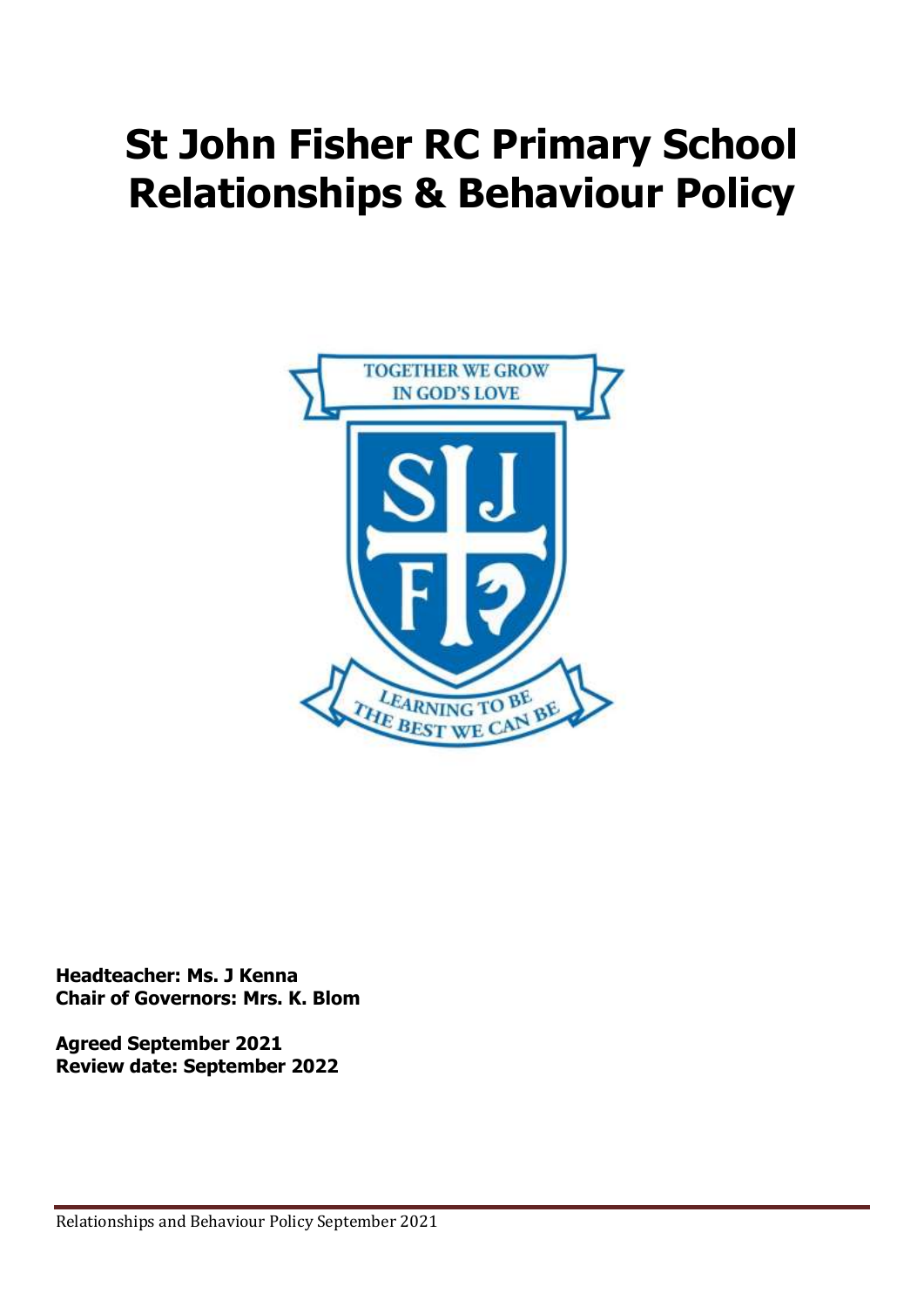## **Aims of the Policy**

- To encourage a calm, purposeful and happy atmosphere within the school.
- To foster positive caring relationships between everyone showing empathy and accepting differences.
- To have a consistent approach to behaviour throughout the school, which uses positive language and behaviour management strategies, supported by parental cooperation and involvement.
- To encourage all behaviour to be understood as a way of communicating and responded to in an informed manner including exploring possible reasons for behaviour.
- To encourage increasing independence and self-discipline so that each child learns to accept responsibility for their behaviour and use strategies to support themselves.
- To make boundaries of acceptable behaviour clear and to ensure safety.
- To raise awareness and understanding about appropriate behaviour.
- To help pupils, staff and parents have a sense of direction and feeling of common purpose.

## **Children's Responsibilities are:**

- To work to the best of their abilities, and allow others to do the same.
- To treat others with respect.
- To listen and respond appropriately, following the instructions of the school staff.
- To take care of property and the environment in and out of school.
- To co-operate with other children and adults.

## **Staff Responsibilities are:**

- To treat all children fairly and with respect.
- To raise children's self-esteem and develop their full potential.
- To provide a challenging and interesting and relevant curriculum.
- To recognise and accept individuality, develop awareness of children's differing needs, and actively seek an understanding of these needs and how best to support them.
- To create a safe and pleasant environment, physically and emotionally.
- To use rules, rewards and consequences clearly and consistently.
- To act as a good role model.
- To form good relationships with parents and carers so that all children can see that the key adults in their lives share a common aim.

## **The Parents'/Carers' Responsibilities are:**

- To make children aware of appropriate behaviour in all situations.
- To ensure their child comes to school regularly, on time with correct equipment and uniform.
- To encourage independence and self-discipline.
- To show an interest in all that their child does in school.
- To foster good relationships with the school.
- To support the school in the implementation of this policy.
- To be aware of the school rules and expectations.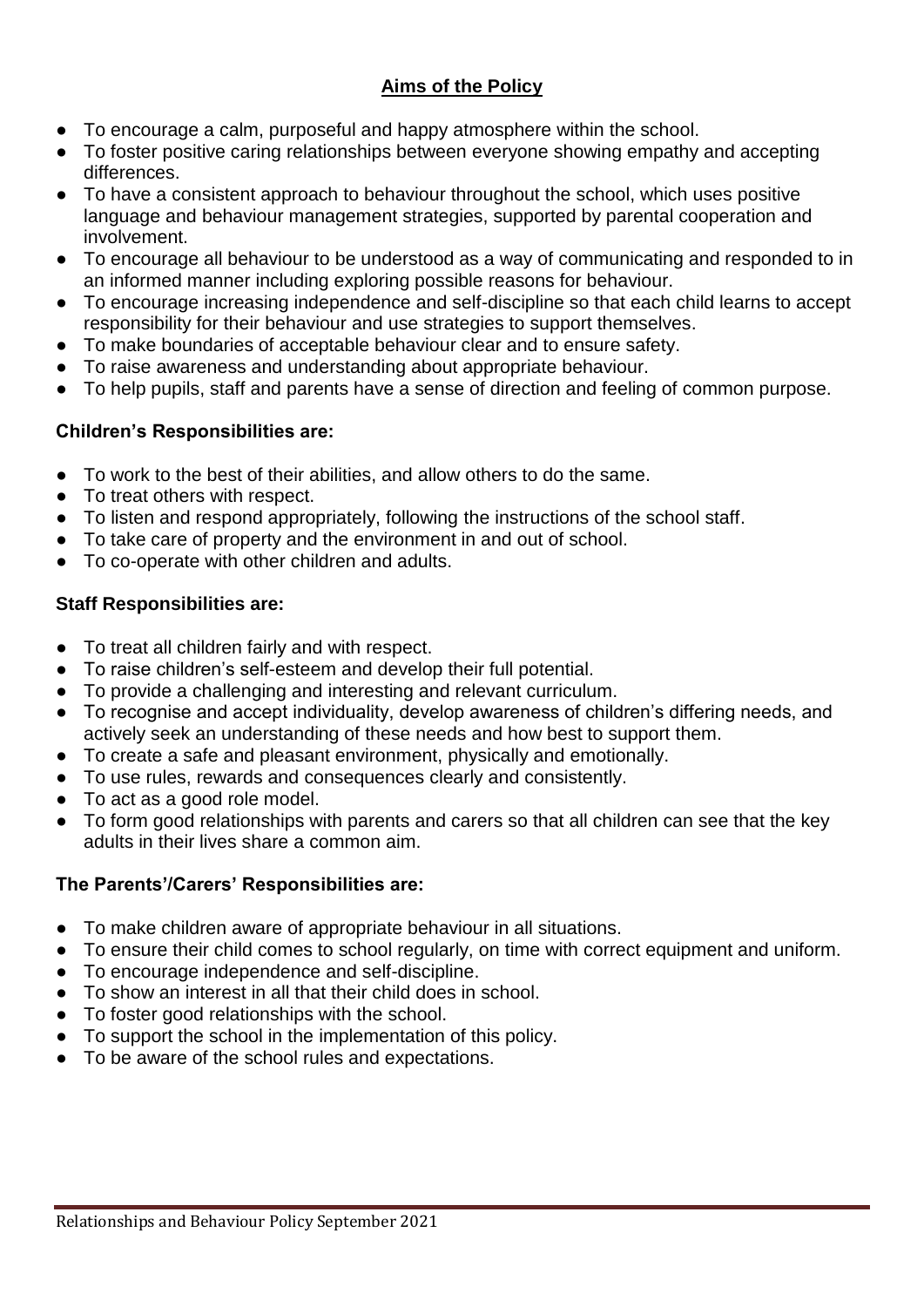## **Expected Standards of Behaviour**

The expected standards of behaviour link directly to our Mission Statement and School Motto and are underpinned by the gospel values of love, tolerance, respect and understanding.

Pupils are taught about their rights and responsibilities and contribute to developing class charters. These reflect the expectations and actions of the whole school community in supporting appropriate behaviours and a positive environment for all stakeholders.

#### **Rewards/Motivators**

The reinforcing of appropriate behaviours is an essential component in the learning process and enables the development of skills in all areas of a pupil's life. Rewards/ motivators are those that are given to a pupil after he/she has behaved in a way that gains approval. For example, a pupil gets stars/stickers for completing his/her work. Rewards/ motivators are tangible and are designed to motivate positive behaviour.

## **Age specific rewards/motivators can include:**

In the Foundation stage (Nursery and Reception)

The prime behaviour promoted is to have '*Kind hands, gentle voices and love in your heart'.*  Children are rewarded for desired behaviours such as: good listening, solving a problem, working well with their peers etc. Children are praised, given stickers/marbles or visit another class/leadership team staff to share and celebrate their achievement. Children are also rewarded by becoming 'Star of the Day'.

Year 1:

Children are rewarded for positive and expected behaviours such as: trying hard, completing an activity, learning their spellings, working well with others, looking after their peers etc. Children are praised and a number of interactive rewards are used.

Years 2-6

Praise for desired behaviour remains the most common reward. Interactive rewards such as Class Dojos may be introduced and used at teacher discretion throughout the school to reward desired behaviours.

#### **Whole School Reward Systems**

**House Points:** House are named after four elements: Air, Water, Fire, and Earth and have associated colours white, blue, red and green. House points are given for significant examples of desired behaviour. Coloured tokens are collected in a display at the front of the school and the House with the most tokens each half term receive a reward such as an additional 'mufti day.'

**Building Better Learning:** This was developed in consultation with pupils and links closely with the strapline from our School Motto **'Love, Learn, Achieve'.** Children are given advance notice of an aspect of desired behaviour, a pupil who has exemplified this behaviour is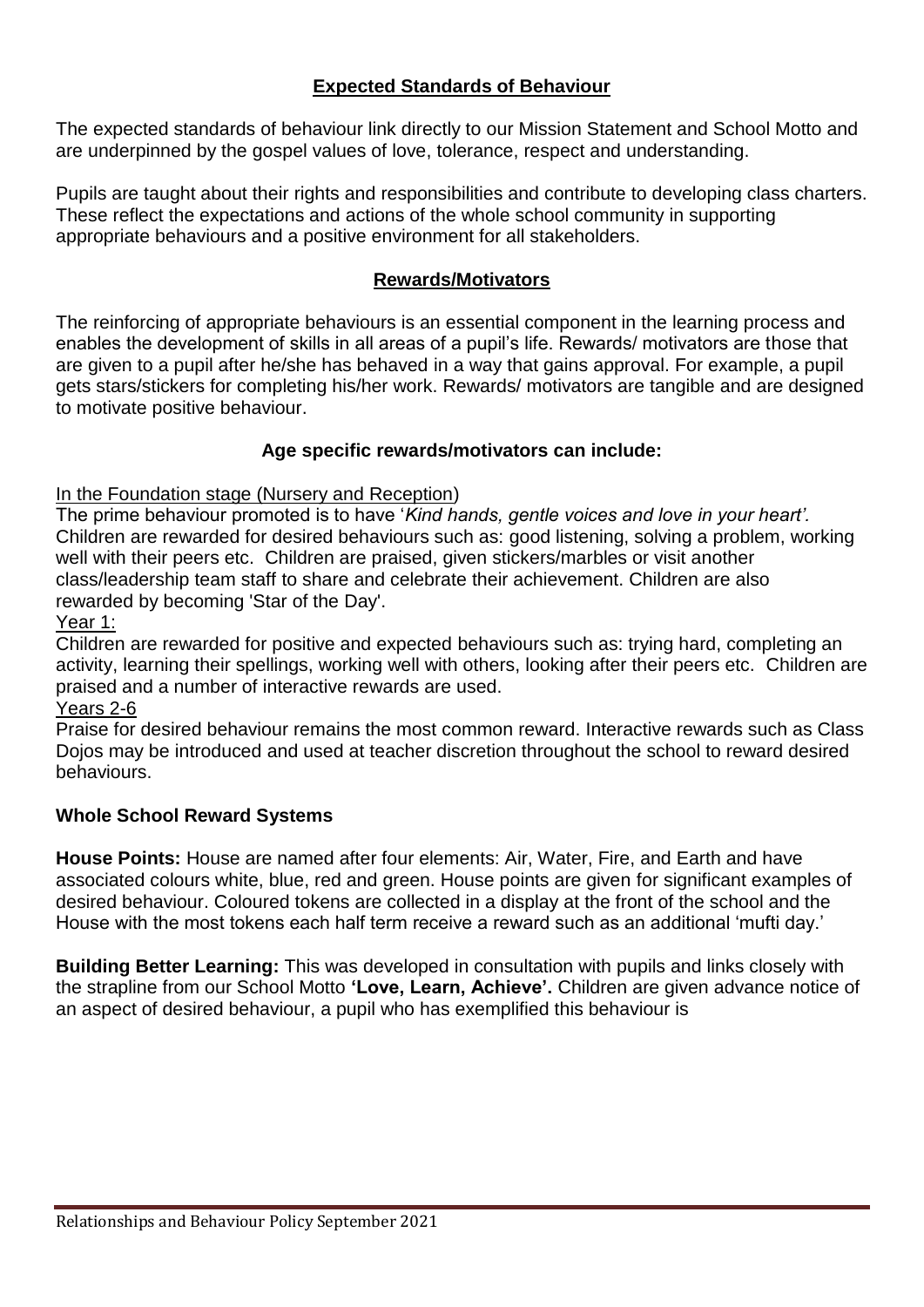chosen from each class each week. They are commended in an assembly, receive a certificate, a Lego themed reward, are mentioned in the weekly 'Headlines' and add a named brick to our Better Learning Building.

**Head Teacher/Deputy Head Reward**: If children work particularly hard on a piece of work they may visit/be visited by Miss Kenna/ Mrs Ellerker will be told and will visit the class to praise/ reward the pupil where they receive a sticker and a postcard will be sent home.

**Attendance and Punctuality:** each week the classes with the best attendance and punctuality are named in the weekly Headlines.

## **Behaviour that stops or hinders learning**

We recognise that all behaviour is communication. We also recognise that the needs of pupils are all different. There are always reasons why a child is unable to learn effectively and may display behaviour that stops/hinders learning. Behaviour that stops learning for an individual child can also stop the learning for other pupils.

We will respond to behaviours that are impeding learning by:

- Using non-verbal and verbal cues to refocus a pupil.
- Recognising and rewarding positive learning behaviours.
- Providing a change of activity or sensory break/learning break, if required.

• Recognising and validating a pupil's actions and feelings; ensuring that the pupil understands that their behaviour is stopping learning and encouraging them to take responsibility for their actions.

#### **Consequences**

It is not appropriate to specify the consequences for each particular action. The circumstances and age of the pupil must always be taken into account. Consequences for behaviours of concern will only be used with pupils who are at an age appropriate stage emotionally meaning that they are able to exercise some control or choice over their behaviour. With these pupils adults will review what happened with the pupil and whether there was anything that could have been done differently to support the young person to understand and manage their own behaviour.

"Blanket" punishments (eg a whole class penalised for the offence of a few children) are avoided. Blanket rewards are acceptable!

We will not write pupils names for misbehaviour where other pupils can view them, however may record a 'warning' of behaviour for the teachers viewing so that pupils are aware they have the opportunity to change their behaviour.

We use a range of positive behaviour management strategies (see appendix 1)

#### **Age specific consequences for low level misbehaviour** (see appendix 2 for definitions)

While our focus is always on promoting positive behaviour and educating children about the choices they make, clear consequences for misbehaviour are explained to children, and used where appropriate following a consistent approach across the school. These consequences will be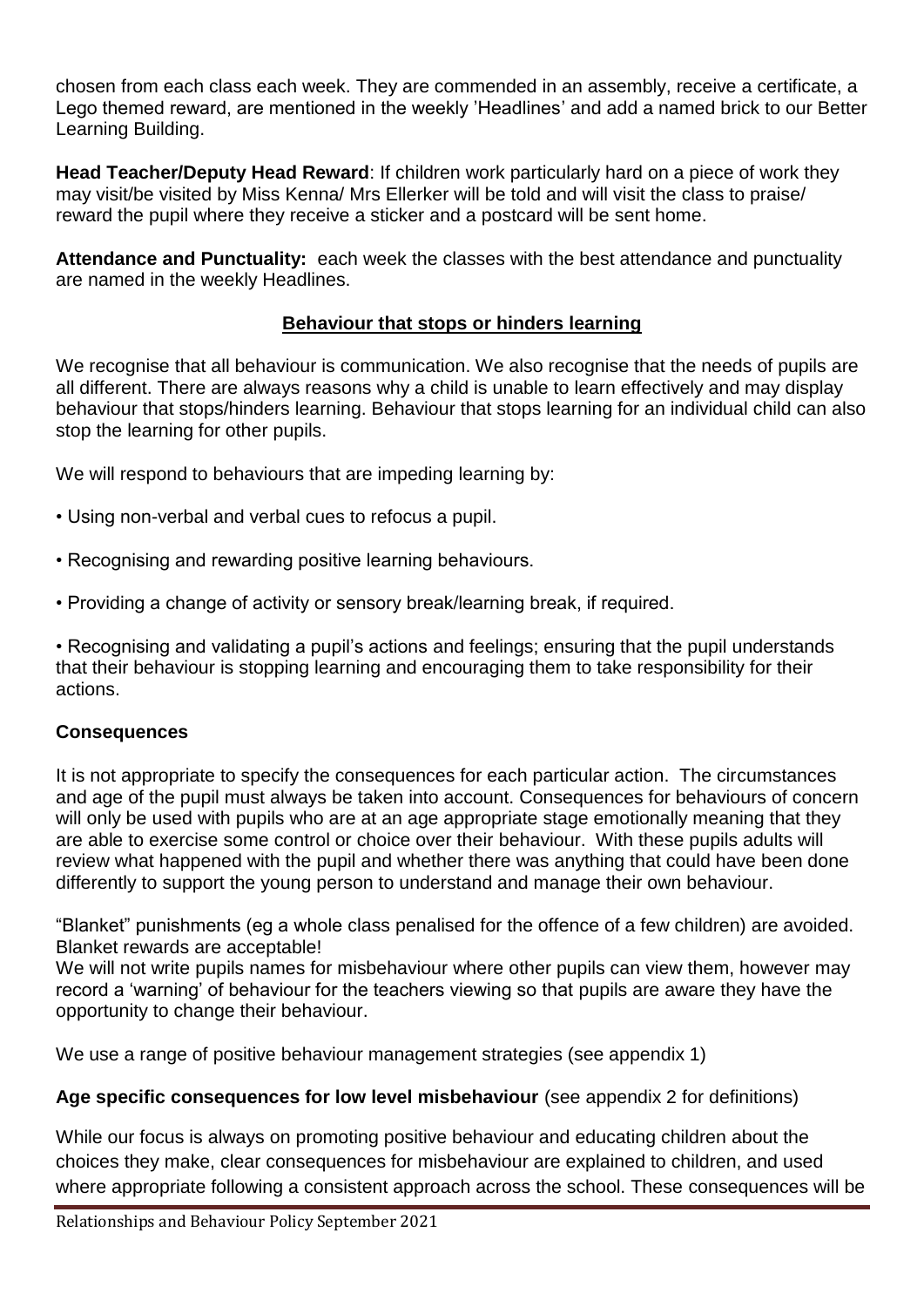only put in place after positive behaviour management techniques have been used.(see appendix 1 for strategies)

If the behaviour expectations in the classroom and around the school are not met we will use some or all of the following approaches. These approaches are not followed in a particular order:

- Give a reminder using positive language about what is expected.
- Give a personalised consequence relevant and proportional to the pupil's actions, age, emotional development stage and individual needs.
- Reduce the 'playtime' of the child.
- Ask pupil to spend a short amount of time in another class.
- Log the behaviour.
- Provide structured playtimes to support pupils who struggle to meet these expectations in the playground.
- Continuing a learning task for a limited period.
- Repeating an activity.
- A time bound community task such as collecting litter, tidying the school etc.
- Structured supervised play.
- Taking some time out to cool down
- Make a referral for support from other agency

## **If behaviours that stop learning are frequent we will:**

- Inform parents/carers.
- Endeavour to understand why a child is exhibiting certain behaviours and consult with the Headteacher, Deputy Headteacher, Inclusion Manager or other agencies for advice.
- Create an individual behaviour plan/risk assessment with pupil and parents/carers which will be shared with appropriate staff and reviewed regularly.
- Provide consequences that are personalised to individual pupils and focus on supporting the pupil's needs.
- Use support from individual outside agencies.

Where misbehaviour has been directed towards other pupils, consequences can also include:

- Verbal reprimand (preferably in private), with the use of a social cartoon where needed.
- Opportunity to give a structured 4 part verbal or written apology
- Restorative action
- Contact with parent

## **Consequences for moderate and serious level misbehaviour** (see appendix 2 for definitions)

These must always be reported to the Head Teacher who will decide on the most appropriate course of action on a case by case basis taking all contextual details into account. These include the age, understanding and circumstances of the pupil concerned as well as if this is a first offence or a continuation of misbehaviour. The consequences below represent a hierarchical 'ladder' which can be applied at the Head Teacher's discretion as can other measures such as behaviour contracts/plans. Should the Head Teacher feel it necessary he/she will consult with the appropriate committee of the Governing Body.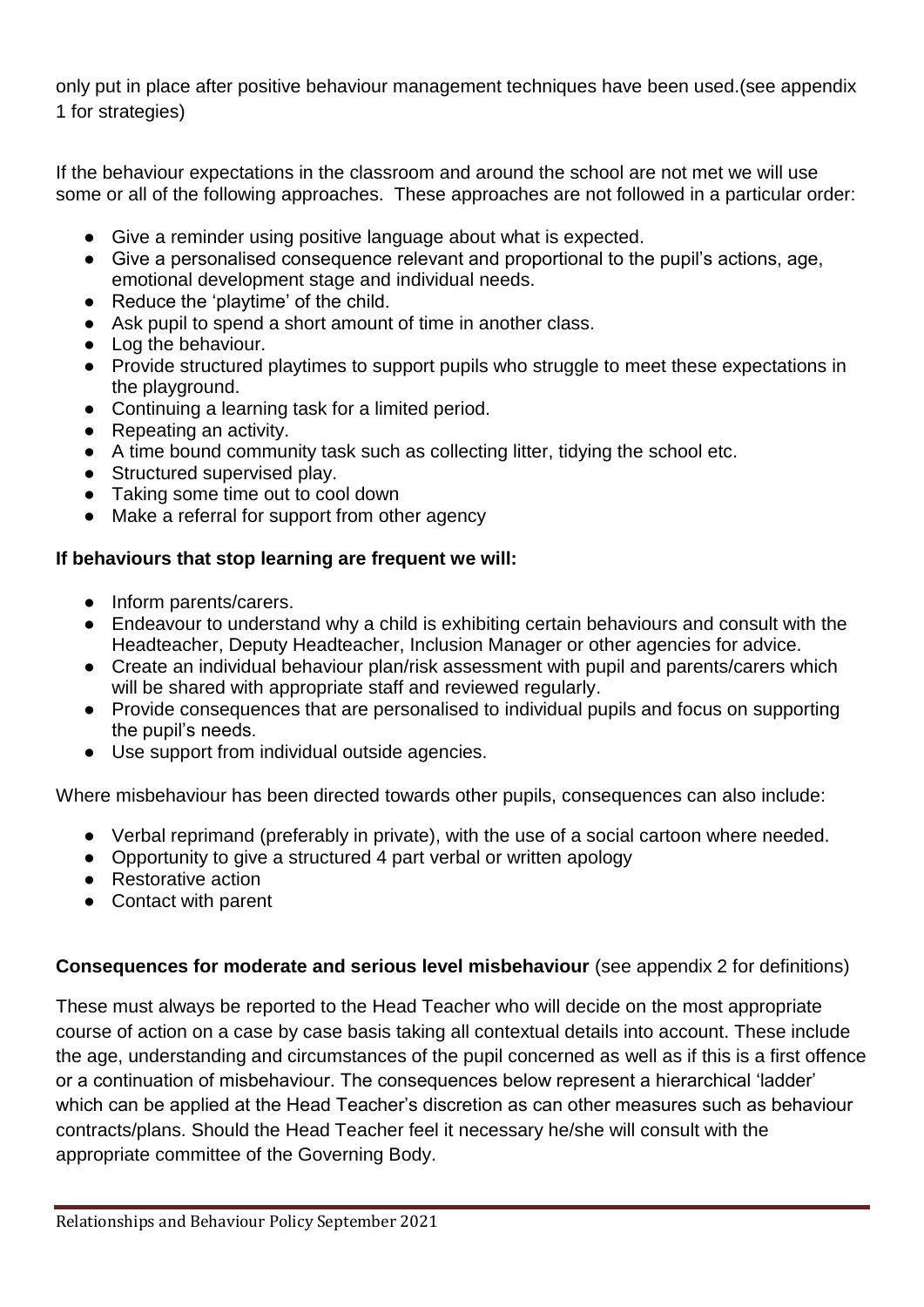#### **Consequences**

Verbal reprimand Opportunity to give a structured 4 part verbal or written apology Restorative action Contact with parents Internal exclusion Fixed term/temporary exclusion Permanent exclusion

Where a significant number of pupils in a particular class or year group have poor behaviour for learning, the Head Teacher may choose to impose a separate intervention behaviour management system.

## **Prohibited items**

Items that are prohibited in school or on school visits are: mobile phones (unless agreed by the Head Teacher and handed in to the class teacher), digital cameras, cigarettes, alcohol, fireworks, illegal drugs, legal highs, knives, weapons, inappropriate magazines, or articles likely to cause offence.

## **Confiscation**

DFE advice is that school staff can confiscate any prohibited item found as a result of a search. They can also seize any item, however found, which they consider harmful or detrimental to school discipline. It is dependent on the item as to whether this is returned directly to the child, to the child's parents, handed to the police or disposed of. Low level items causing disruption in class will be returned to the child on a first offence and to parents on further occasions.

Pupils are not allowed to bring any personal items into school apart from:

Daily: named water bottle, hat and/or coat/ lunch box

Yr 6 **ONLY** mobile phone if travelling to or from school unaccompanied. This MUST be handed in to the class teacher everyday.

Weekly (Y3-6) a reading book which will remain in school Monday- Friday

#### **Reasonable Force/ Safe Handling**

The Education (NI) Order 1998 (part ll Article 4 (1)) states;

"A member of the staff of a grant aided school may use, in relation to any pupil at the school, such force as is reasonable in the circumstances for the purpose of preventing the pupil from doing (or continuing to do) any of the following, namely:

- Committing any offence
- Causing and injury to, or damage to the property of, any person (including the person himself); or
- Engaging in any behavioural prejudicial to the maintenance of good order and discipline at the school or among any of its pupils, whether the behaviour occurs during a teaching session or otherwise."

Based on this legal framework the working definition of "reasonable force" is the minimum force necessary to prevent a pupil from physically harming himself/herself or others or seriously damaging property, but used in a manner which attempts to preserve the dignity of all concerned. Under Duty of Care, staff may use a physical intervention and when they do so, they should be clear that the action was;

● In the child's best interest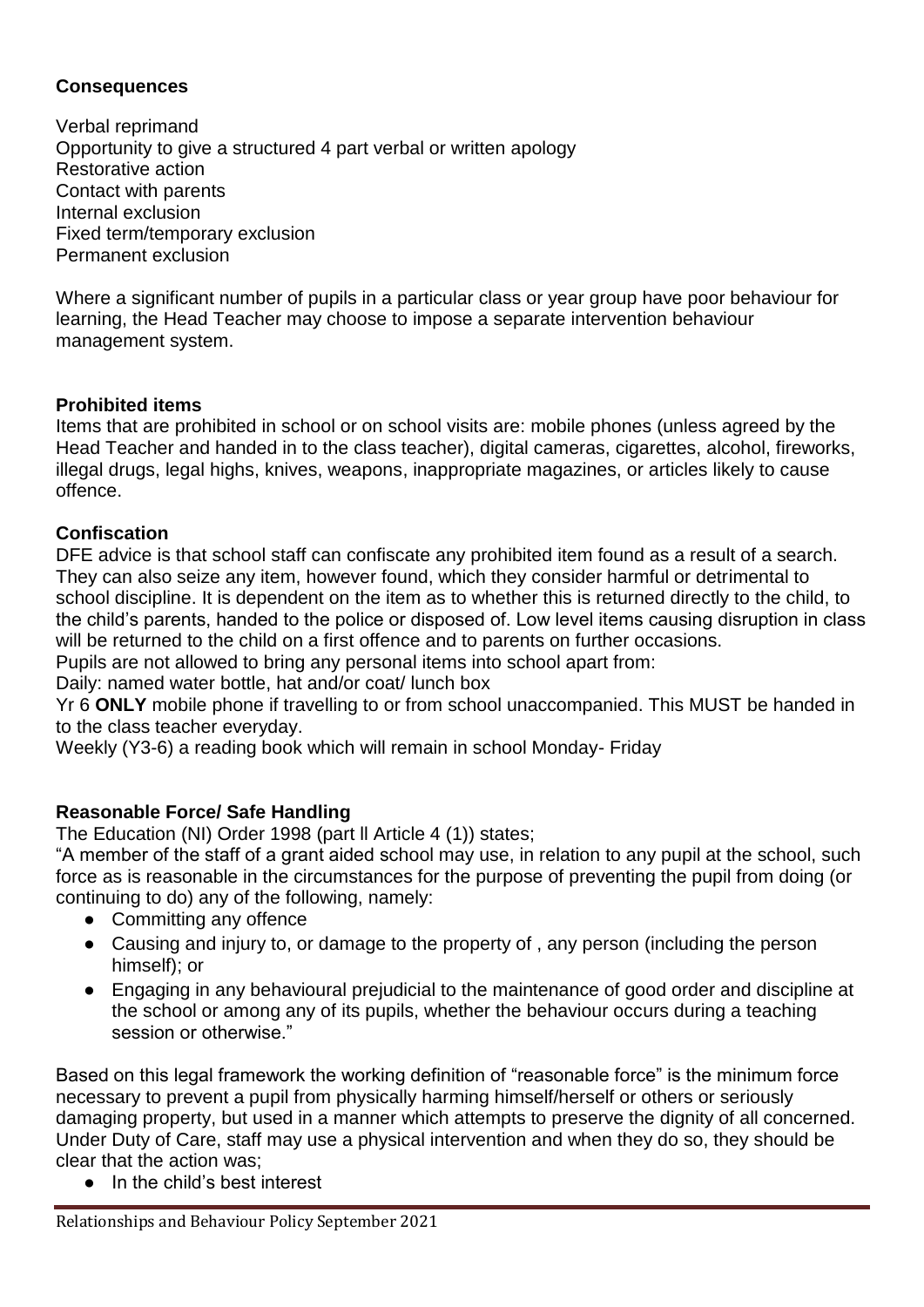- Necessary
- Reasonable and proportionate
- Last resort (where possible)

#### **Malicious, unfounded accusations against staff**

If a pupil is found to have made a malicious accusation against staff, they will be excluded from the school.

#### **Non-criminal / inappropriate or bullying behaviour off school premises**

If a pupil of the school is observed, by a member of staff, or reported to the school by a member of the public, carrying out non-criminal / inappropriate or bullying behaviour, the school will contact the parent/carers of the pupil to discuss consequences of actions that will be put in place. Depending on the severity of the behaviour the consequences laid out in the policy will be carried out.

The implementation of the practices and procedures outlined in this policy is the responsibility of the staff, children and school community. This policy is written in accordance with the duties as expressed in the Equality, Safeguarding and SEN policies

Policy reviewed: September 2021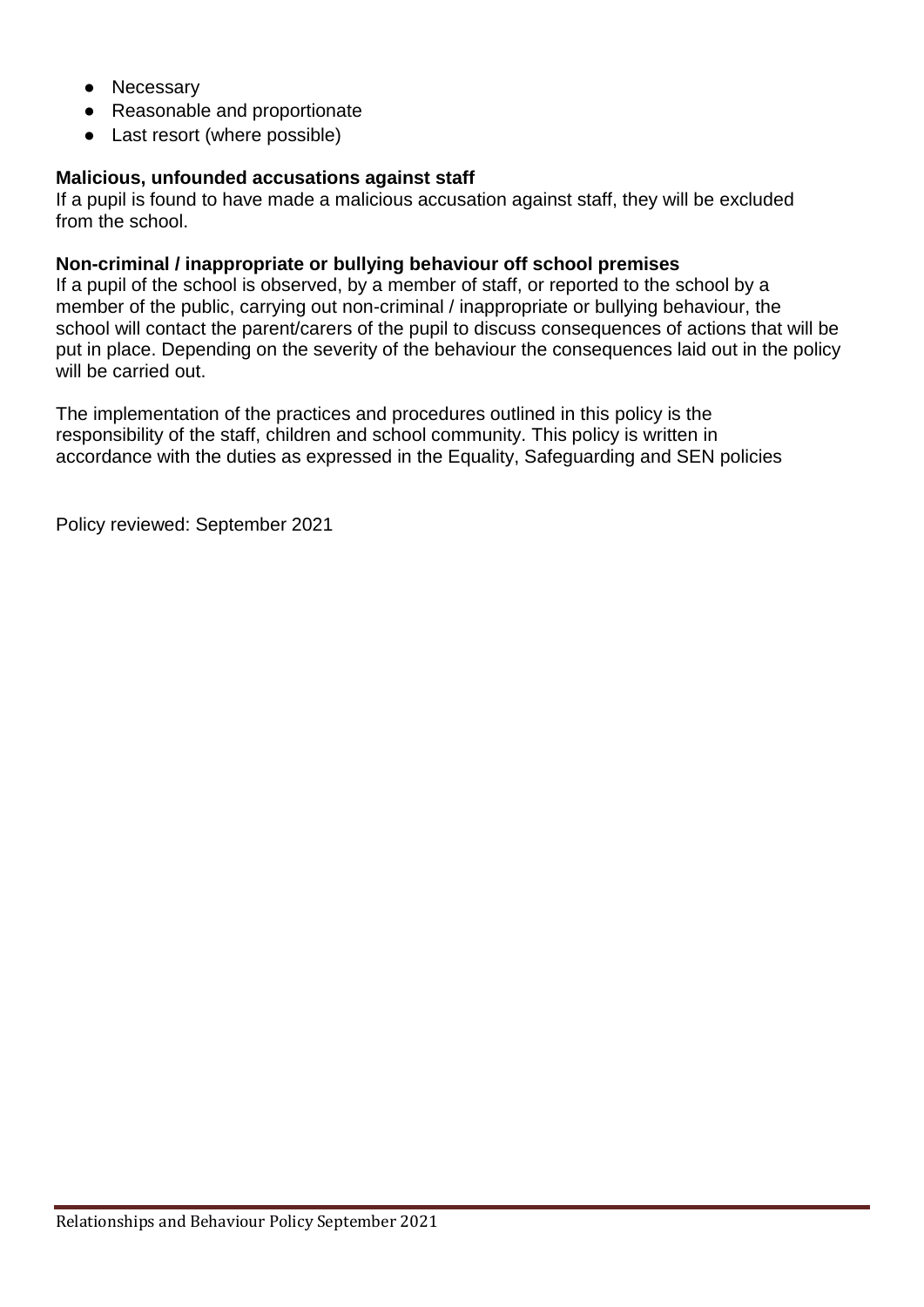Appendix 1

#### **Positive Behaviour Management**

Listed below are a range of strategies which are proven to have been effective in positive behaviour management;

- **Positive Feedback** Acknowledge/Approve/Affirm: **Acknowledge** (notice and describe the behaviour), **approve** it (say why it is good) and **affirm** (apply a positive label to the pupil) e.g. "Thank you for tidying up so quickly- you are a great helper!"
- **Positive Correction** tell the pupils what you want them to do i.e. not what you don't want them to do e.g. "Please walk" instead of "stop running." Avoid saying, "don't" or "stop".
- **Positive Repetition-** when you give a direction, ask someone who knows what to do to repeat it rather than focusing on the one who doesn't- praise the children who carry out the instruction.
- **Non-verbal Cues-** hands up, finger on the lips, the "look".
- **Give take-up time-** give a clear specific direction in a non-confrontational way, move away from the pupil with a clear expectation that the pupil will comply.
- **Thank the child** for compliance at the end of an instruction 'Pick up that paper. Thank-you'
- **Re-direction-** repeat direction without being side tracked. Use thanks and take-up time, do not stand over pupils in a confrontational way.
- **Tactically ignore** ignore any secondary behaviour if the pupil is compliant with the primary behaviour request e.g. if the pupil begins the task (primary behaviour) when asked, ignore any secondary behaviours such as huffing and muttering.
- **Physical Proximity** move closer to a disruptive pupil (where behaviour displayed makes it safe to do so) using contact at eye level and speaking in a calm, controlled and polite tone.
- **Distraction/ Diversion** give an alternative task or activity to a disruptive pupil without highlighting the inappropriate behaviour.
- **Where/ What** "Where should you be?" (In my seat) What should you be doing? (My work).
- **Choices** "There are already 3 pupils at that activity, you can do x or y which are you going to do?"
- **Broken Record-** Calmly repeat the request or rule or consequence; avoid being drawn into an argument, stay neutral.
- **Private Reprimand** a quiet word rather than a public confrontation.
- **Repair & Rebuild** as soon as possible after a reprimand, find an opportunity to say something positive about the pupil, "Catch them being good".